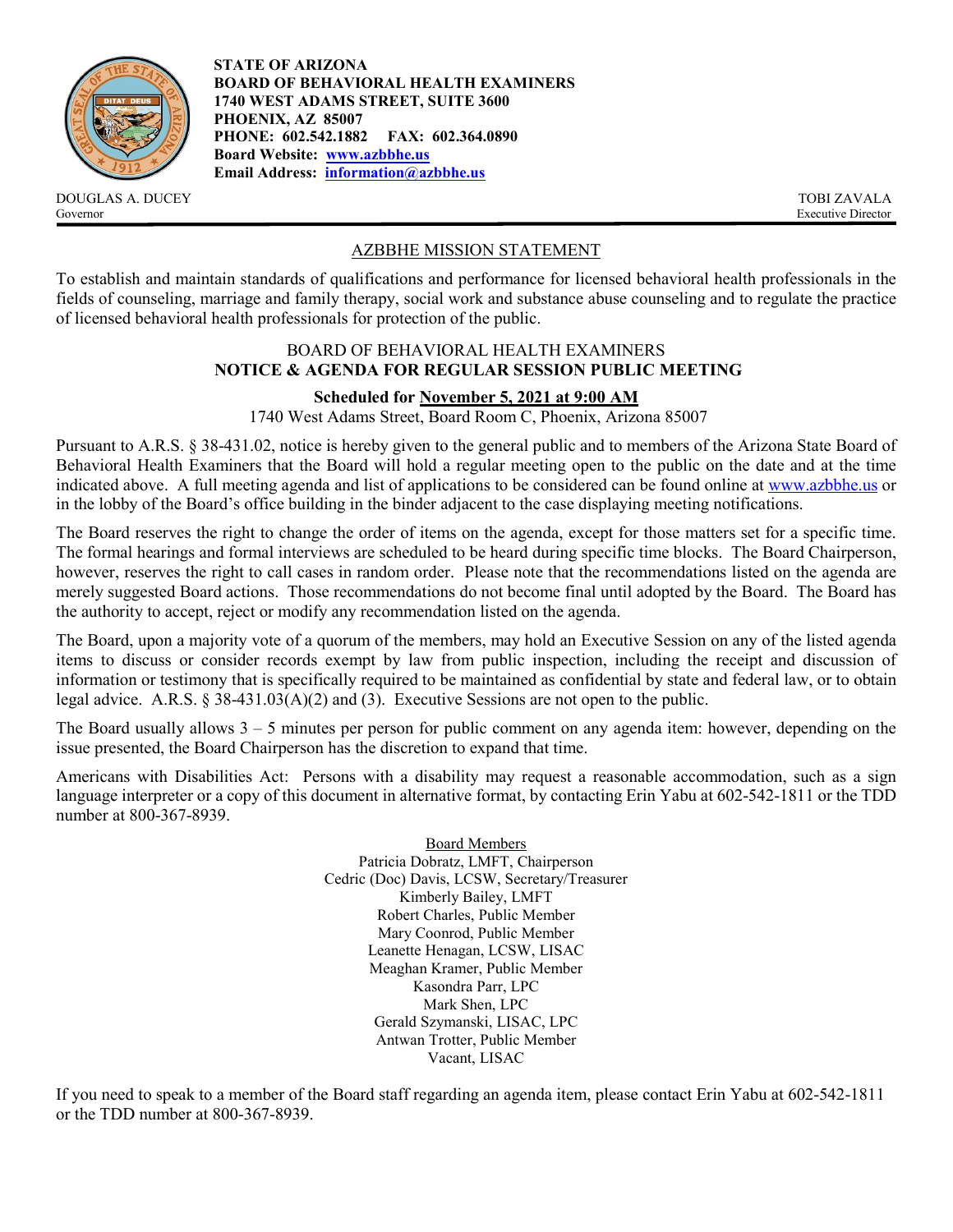The agenda for the meeting is as follows:

# **1. Call to order**

**2. Roll call** (staff)

# **3. Minutes: review, consideration and action.**

Pursuant to A.R.S. § 38-431.03(A)(2), any discussion of the executive session minutes will take place in executive session.

- *A. September 10, 2021, general meeting minutes*
- *B. October 8, 2021, general meeting minutes*
- *C. October 8, 2021, executive session minutes/agenda item 4. A. 2*

# **4. Consent Agenda:**

Consent agenda items may be considered for approval as a single action unless a Board member or interested party wishes to remove an item for discussion.

The Board may go into executive session to discuss confidential records pursuant to A.R.S. § 38-431.03(A)(2) or to obtain legal advice pursuant to A.R.S. § 38-431.03(A)(3).

- **A. Cases recommended for dismissal**. The Board will review, discuss, and may vote to take action on the following case(s):
	- *1. 2021-0142, Mitchell Blocker, LPC-19303, LISAC-15191*
	- *2. 2021-0167, Kristen Elliott, LASAC-15267*
	- *3. 2021-0162, Kristen Pulver, LASAC-15217*
	- *4. 2021-0141, Sonia Saberhagen, LCSW-15202*
- **B. Cases recommended for dismissal with a letter of concern.** The Board will review, discuss, and may vote to take action on the following case $(s)$ :

*N/A*

- **C. Cases recommended for release from consent agreements**. The Board will review, discuss, and may vote to take action on the following case(s):
	- *1. 2020-0106, Eloina Gallagher, LASAC-13318*
	- *2. 2020-0036, Nicole Heim, LPC-13503 (active-restricted)*
	- *3. 2021-0041, Shannon Martin, LMSW-18902*
	- *4. 2019-0024, Rosa Ruales, LPC-15965 (active-restricted), LAMFT-10478 (active-restricted)*
- **D. Cases recommended for opening a complaint and acceptance of a proposed signed nondisciplinary consent agreement.** The Board will review, discuss, and may vote to take action on the following case(s):
	- *1. Erica Ayala, LPC-19410*
- **E. Cases recommended for opening a complaint and acceptance of a proposed signed disciplinary consent agreement.** The Board will review, discuss, and may vote to take action on the following  $case(s)$ :

*N/A*

**F. Cases recommended for opening a complaint and dismissing with a letter of concern.** The Board will review, discuss, and may vote to take action on the following case(s).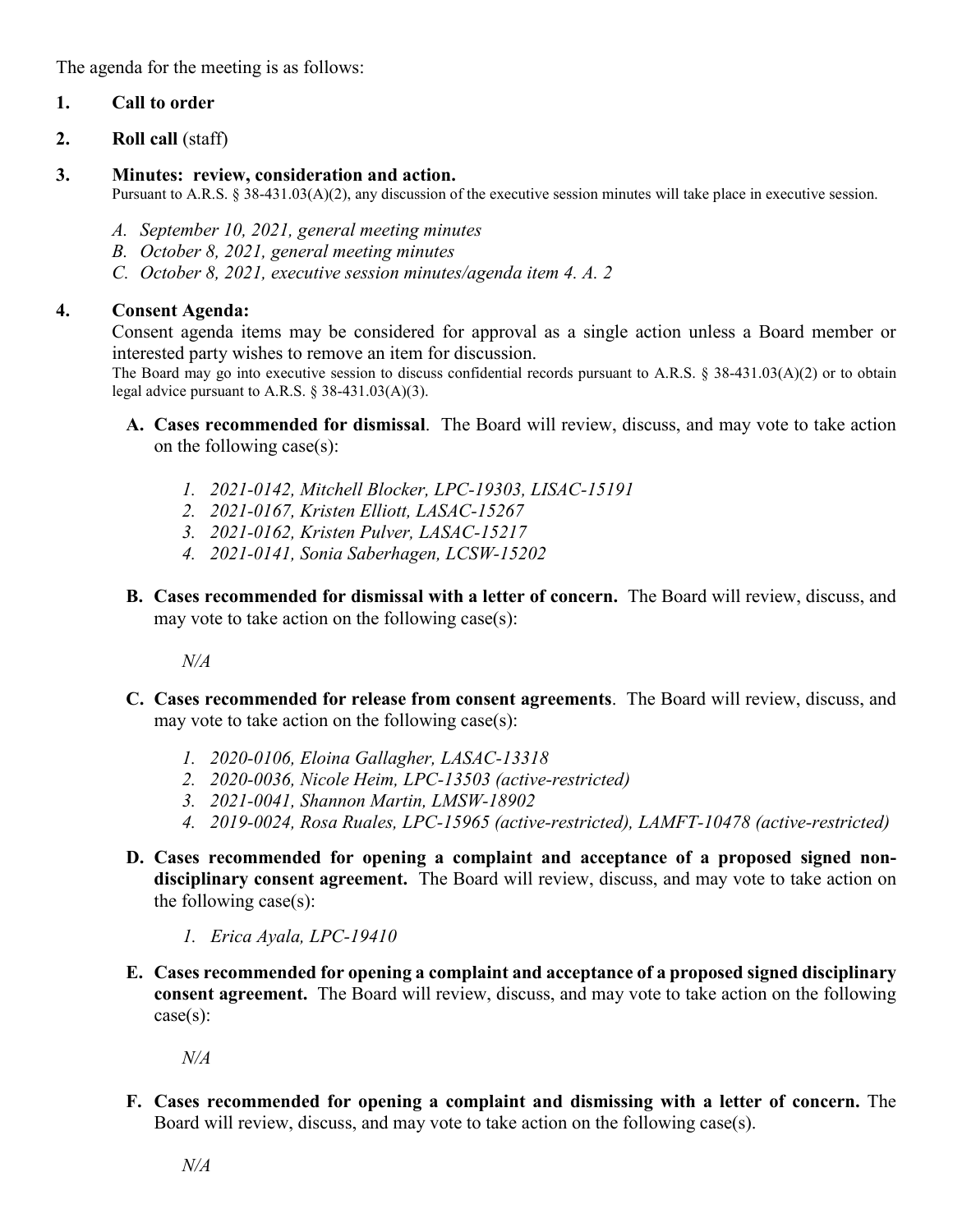# **G. Cases recommended for acceptance of a proposed signed non-disciplinary consent agreement.**

The Board will review, discuss, and may vote to take action on the following case(s).

*N/A*

# **5. Administrative Hearings**

Administrative Hearing Pursuant to A.R.S. §§ 32-3281 and 41-1092.07, the Board will conduct administrative hearings or consider related procedural issues in the following matter(s). During the administrative hearing, the Board may go into executive session to discuss confidential records pursuant to A.R.S.  $\S$  38-431.03(A)(2) or to obtain legal advice pursuant to A.R.S. § 38- 431.03(A)(3).

*N/A*

# **6. Formal Interviews**

Pursuant to A.R.S. § 32-3281, the Board will conduct a Formal Interview in the following matter(s).During a formal interview, the Board may go into executive session to discuss confidential records pursuant to A.R.S. § 38-431.03(A)(2) or to obtain legal advice pursuant to A.R.S.  $\S$  38-431.03(A)(3).

*N/A*

## **7. Complaints and other disciplinary matters: review, consideration and action.**

The Board may go into executive session to discuss confidential records pursuant to A.R.S. § 38-431.03(A)(2) or to obtain legal advice pursuant to A.R.S. § 38-431.03(A)(3).

*Pending complaints represent unproven allegations. On investigation, many complaints are found to be without merit or not of sufficient seriousness to merit disciplinary action against the licensee and are dismissed.*

- *A. 2019-0114, 2021-0156, Christina Aguilar, LPC-17472 (interim suspension)* Review, consideration and possible action regarding complaint and possible release from interim consent agreement.
- *B. 2021-0172, Victor Okorie, LPC-13418*  Initial review consideration and possible action regarding complaint.
- *C. Cynthia Wolcott, LCSW Applicant* Initial review, consideration and possible action regarding applicant's request to withdraw application or opening a complaint and possible disciplinary action based on background investigation.

# **8. Assistant Attorney General's Report: Mona Baskin, A.A.G.**

The Board may go into executive session to discuss confidential records pursuant to A.R.S. § 38-431.03(A)(2) or to obtain legal advice pursuant to A.R.S.  $\S$  38-431.03(A)(3).

- *A. 2021 Legislative Update*
- **9. Temporary licenses: review, consideration and action**

*N/A*

**10. Applications for licensure and educational programs: review, consideration and action** The Board may go into executive session to discuss confidential records pursuant to A.R.S. § 38-431.03(A)(2) or to obtain

legal advice pursuant to A.R.S.  $\S$  38-431.03(A)(3).

*A. Review, consideration, and possible action regarding applications for licensure* Names are posted for review in the building lobby of the 1<sup>st</sup> floor of 1740 W. Adams Street, Phoenix, AZ at least twenty-four (24) hours in advance of the meeting.

*B. Review, consideration, and possible action regarding applications for educational programs*